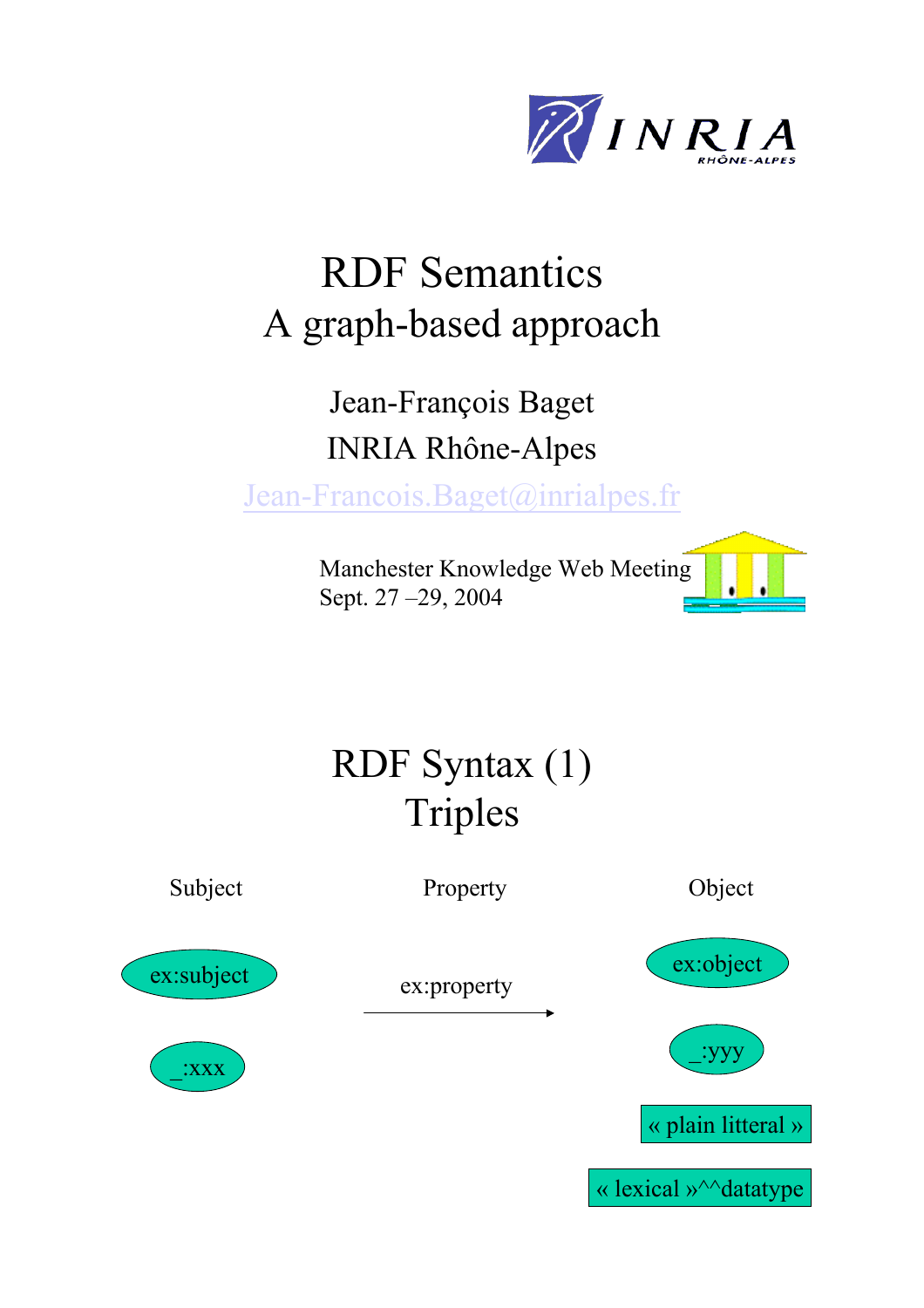# RDF Syntax (2) Graphs



RDF/S Interpretations (1) Mapping Uriefs & Litterals to Resources

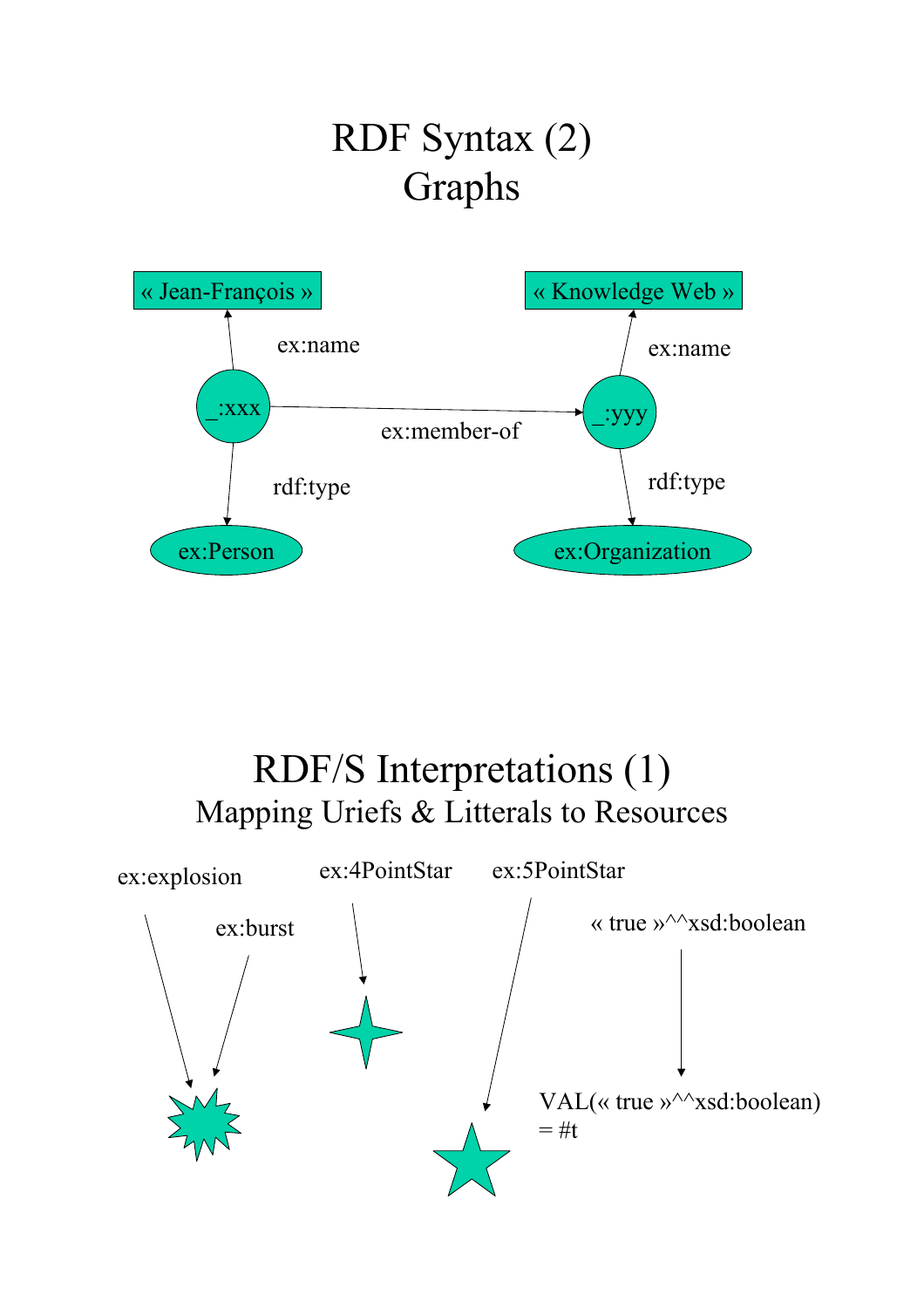#### RDF/S Interpretations (2) The IEXT Relation: Encoding Properties

$$
\text{IEXT}(\sum_{i} y_i = \{(\text{I}) \mid \text{#t}), (\text{I}) \mid \text{#t} \}
$$



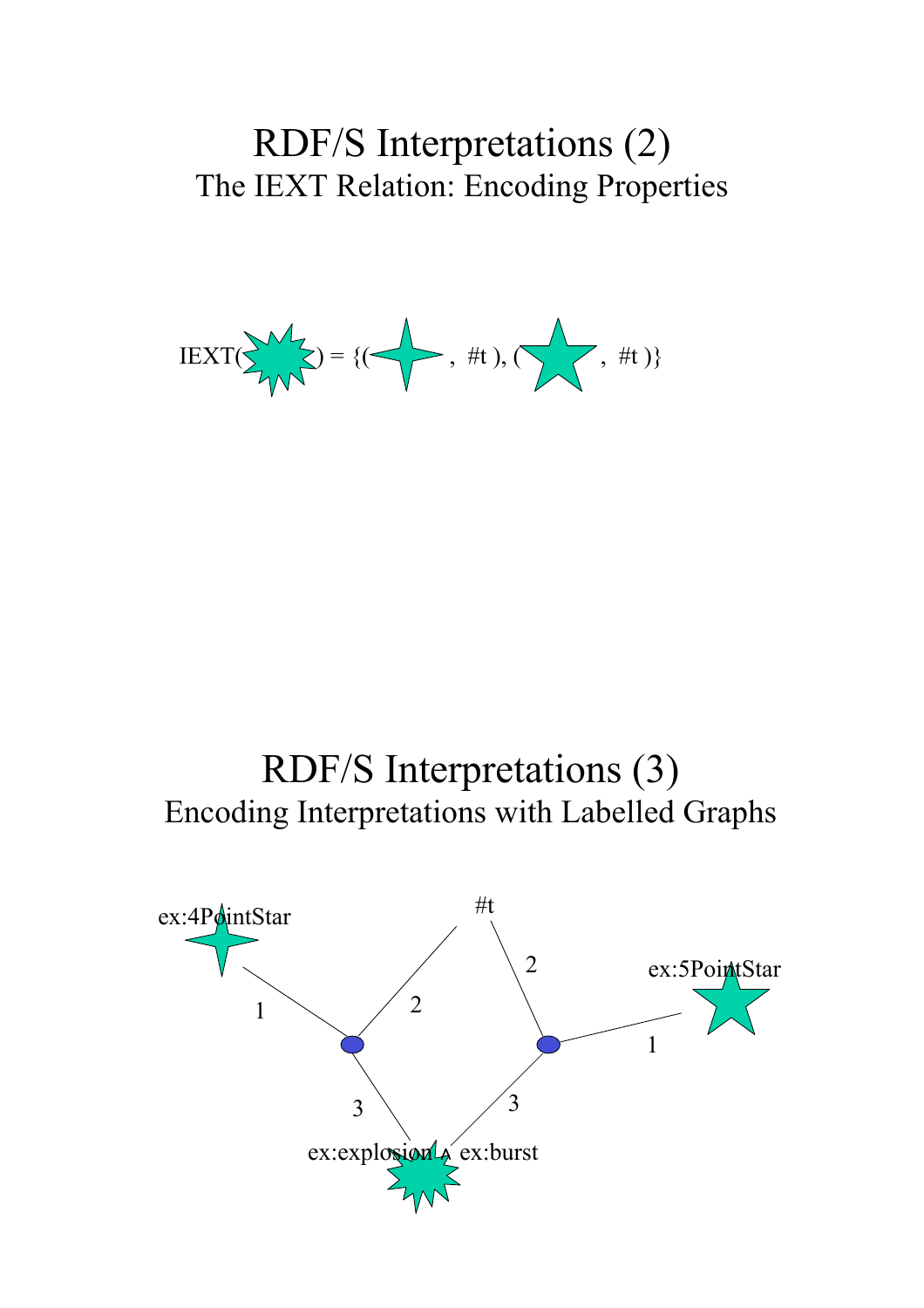### RDF/S Interpretations (4) Fine Tuning: The Interpretation Graph



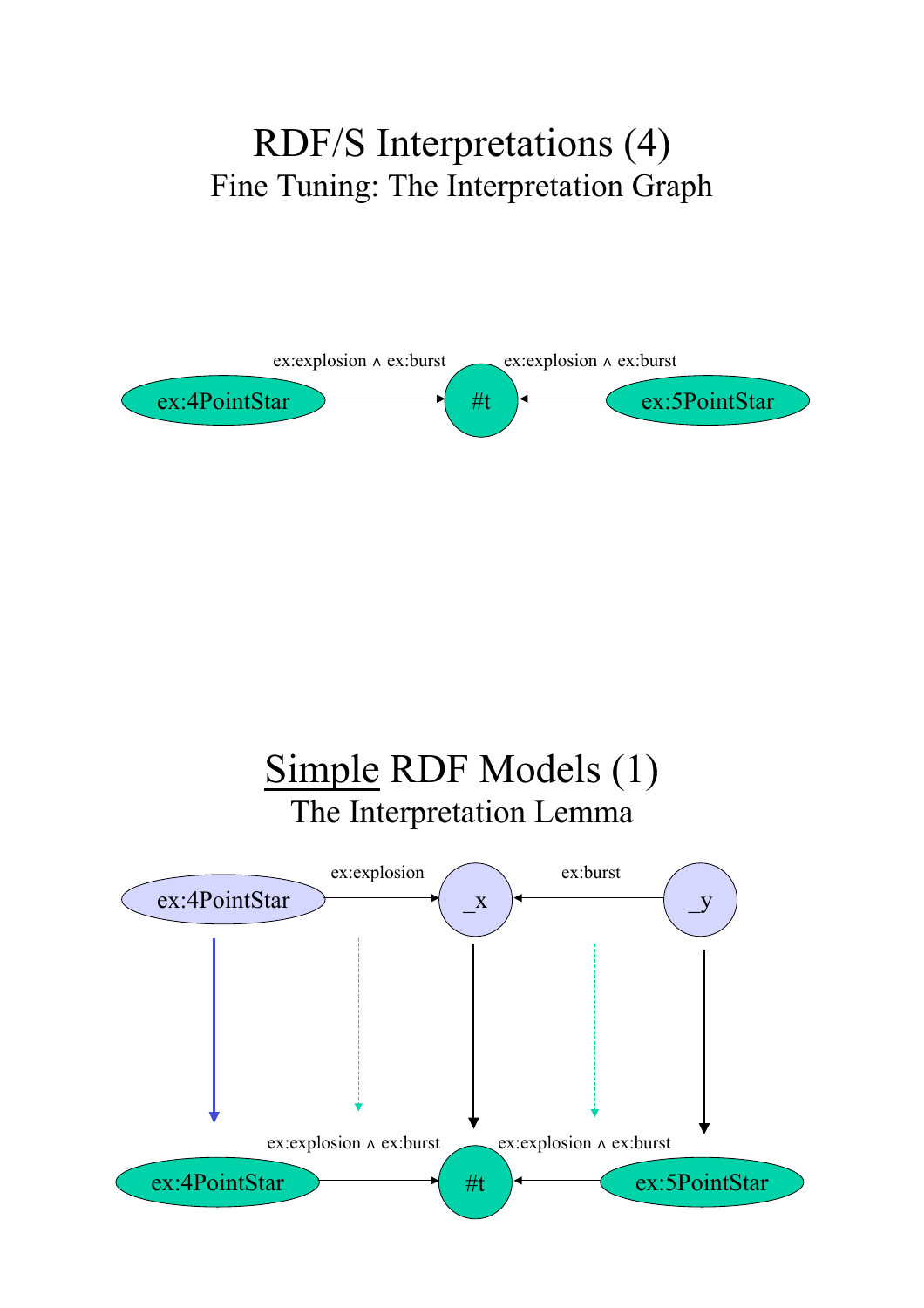### Characterization of Entailment (1) Main Theorem

- Definition: An RDF graph G (simply) entails an RDF graph Q iff every (simple) interpretation that is a model of G is also a model of Q.
- Theorem: An RDF graph G simply entails an RDF graph Q iff there exists a projection from the normal form of Q into the normal form of G.

Characterization of Entailment (2) Idea of Proof  $(\Leftarrow)$ 

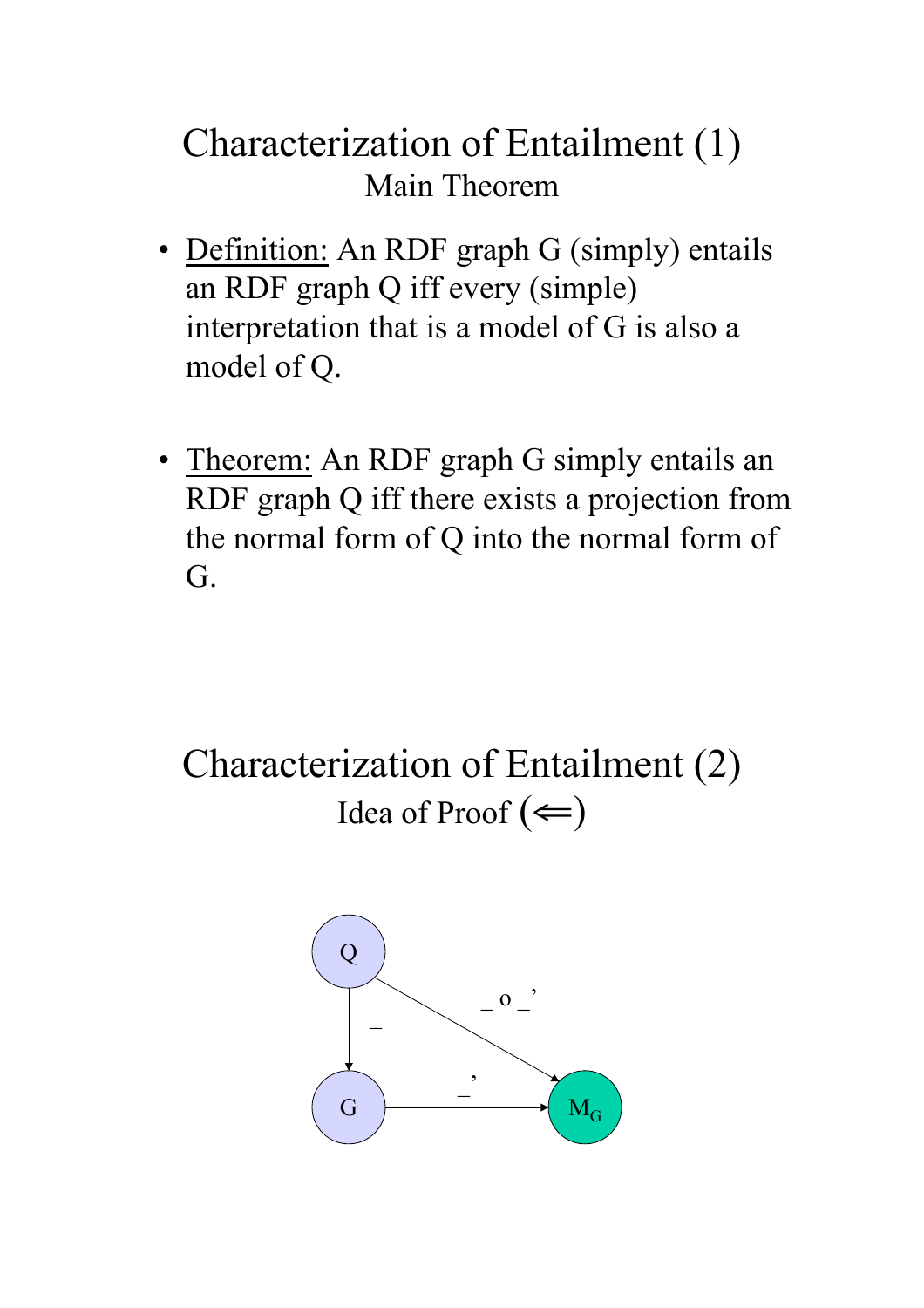### Characterization of Entailment (2) Idea of Proof  $(\Rightarrow)$



#### RDF Interpretations (1) Extract from the book

#### RDF axiomatic triples.

#### RDF semantic conditions. x is in IP if and only if <x, I(rdf:Property)> is in IEXT(I(rdf:type))

If "xxx"^^rdf:XMLLiteral is in V and xxx is a well-typed XML literal string, then

IL("xxx"^^rdf:XMLLiteral) is the XML value of xxx; IL("xxx"^^rdf:XMLLiteral) is in LV;

IEXT(I(rdf:type)) contains <IL("xxx"^^rdf:XMLLiteral), I(rdf:XMLLiteral)>

If "xxx"^^rdf:XMLLiteral is in V and xxx is an ill-typed XML literal string, then

IL("xxx"^^rdf:XMLLiteral) is not in LV;

IEXT(I(rdf:type)) does not contain <IL("xxx"^^rdf:XMLLiteral), I(rdf:XMLLiteral)>.

rdf:type rdf:type rdf:Property . rdf:subject rdf:type rdf:Property . rdf:predicate rdf:type rdf:Property . rdf:object rdf:type rdf:Property . rdf:first rdf:type rdf:Property . rdf:rest rdf:type rdf:Property . rdf:value rdf:type rdf:Property . rdf:\_1 rdf:type rdf:Property . rdf:\_2 rdf:type rdf:Property . ...

rdf:nil rdf:type rdf:List .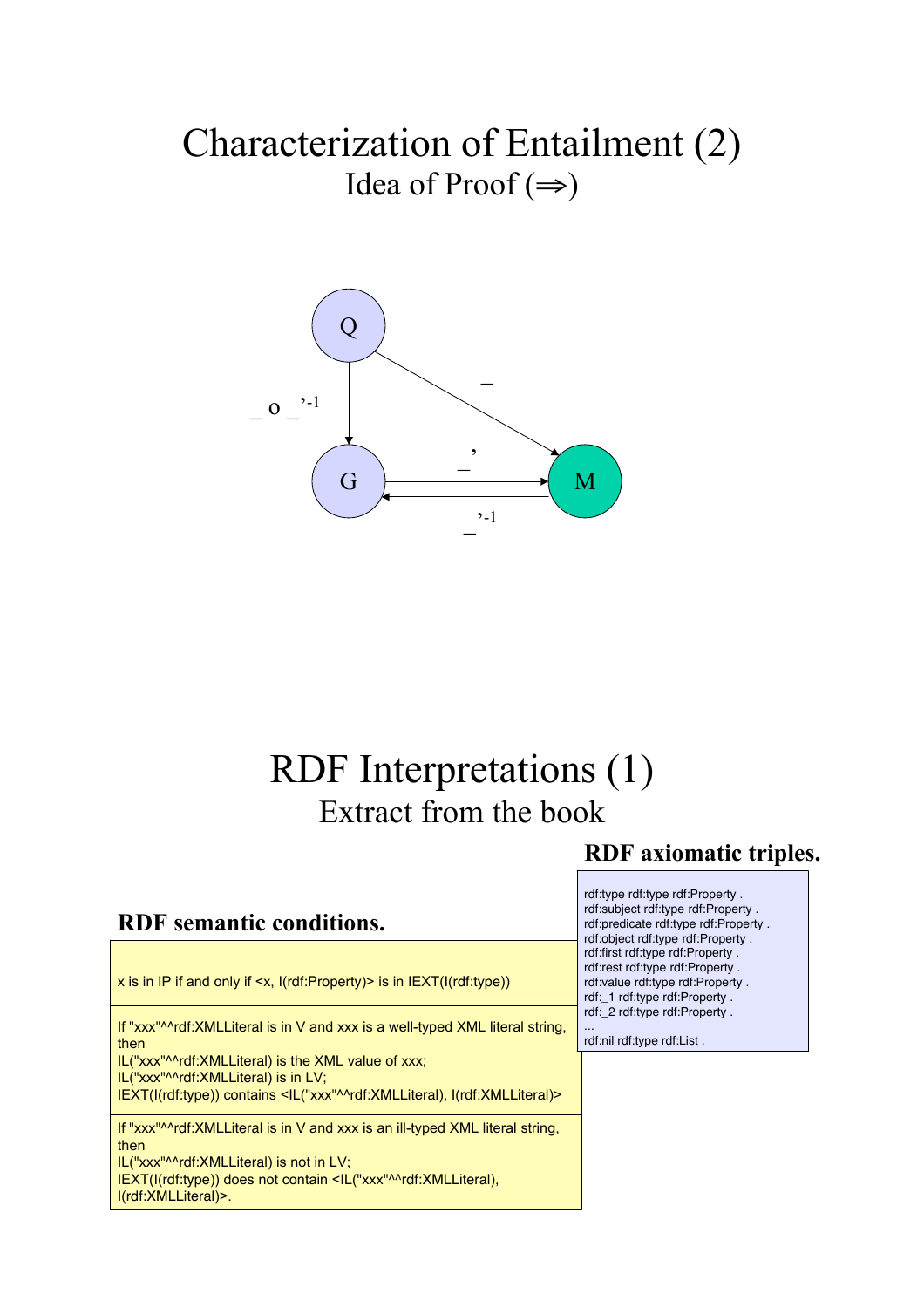

## RDF Saturation of a graph The RDF Interpretation Lemma

• Lemma: An RDF interpretation is a model for an RDF graph G iff there is a projection from  $SAT<sub>RDF</sub>(G)$  into the interpretation graph.

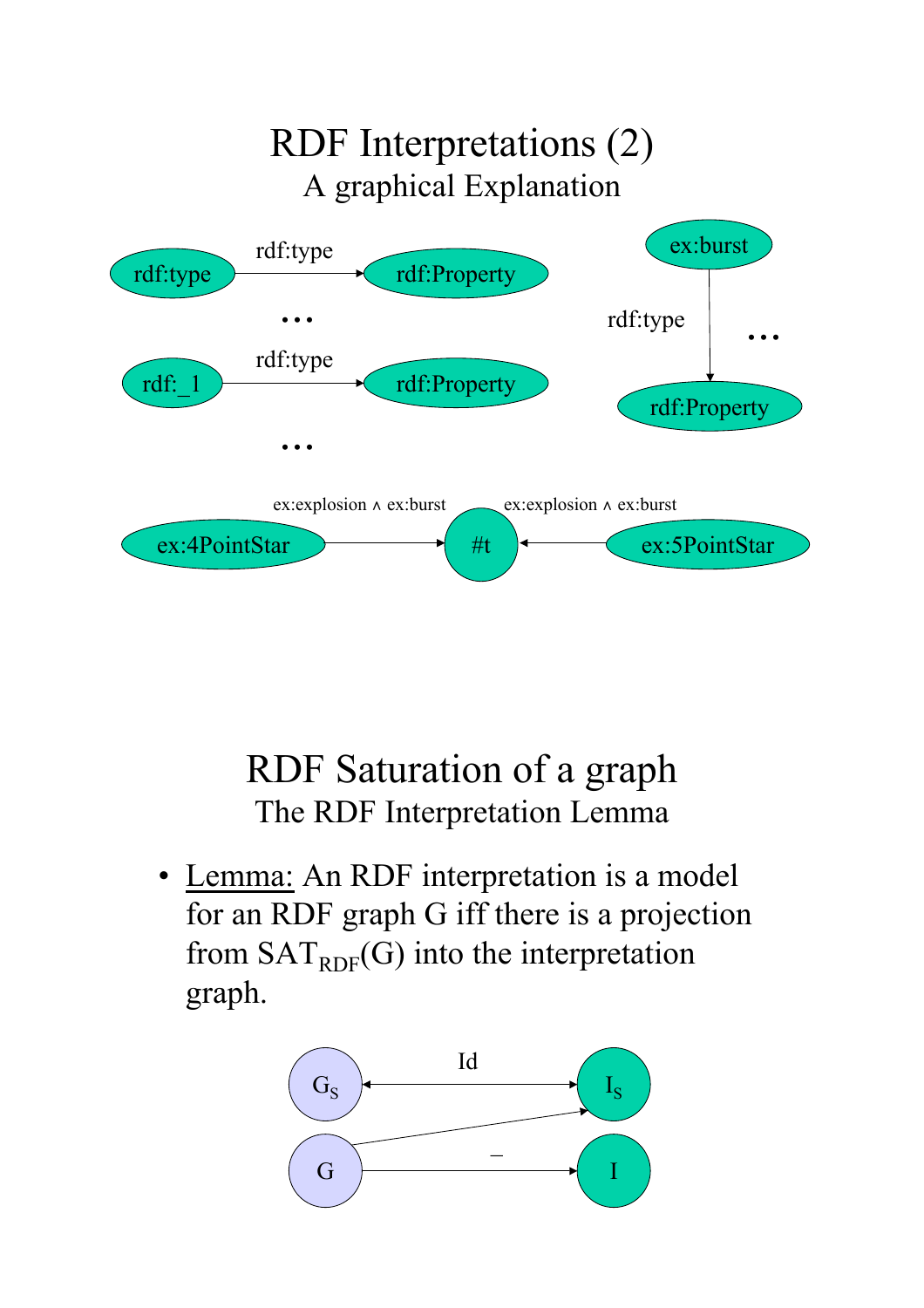



## But  $SAT<sub>RDF</sub>(G)$  is an infinite graph!

- Do not create « useless » axiomatic triples
- Do not create « useless » XMLLitteral triples
- Saturation is then linear in the size of G
- PROBLEM: We may lose an infinite number of projections/proofs. Are they intersting anyway?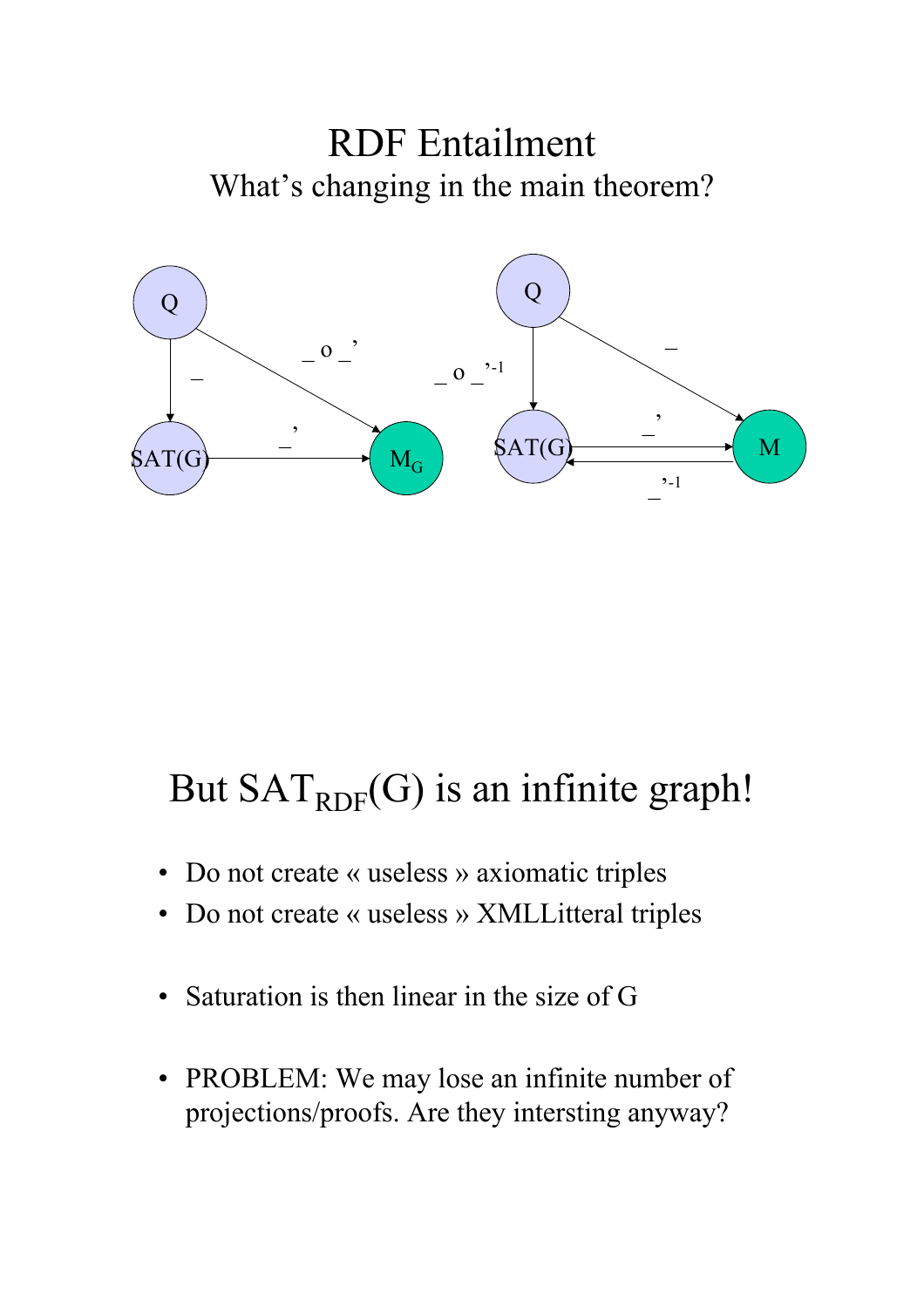### RDFS Interpretations (1) Axiomatic triples

rdf:type rdfs:domain rdfs:Resource . rdfs:domain rdfs:domain rdf:Property . rdfs:range rdfs:domain rdf:Property . rdfs:subPropertyOf rdfs:domain rdf:Property . rdfs:subClassOf rdfs:domain rdfs:Class . rdf:subject rdfs:domain rdf:Statement . rdf:predicate rdfs:domain rdf:Statement . rdf:object rdfs:domain rdf:Statement . rdfs:member rdfs:domain rdfs:Resource . rdf:first rdfs:domain rdf:List . rdf:rest rdfs:domain rdf:List . rdfs:seeAlso rdfs:domain rdfs:Resource . rdfs:isDefinedBy rdfs:domain rdfs:Resource . rdfs:comment rdfs:domain rdfs:Resource . rdfs:label rdfs:domain rdfs:Resource . rdf:value rdfs:domain rdfs:Resource .

rdf:type rdfs:range rdfs:Class . rdfs:domain rdfs:range rdfs:Class . rdfs:range rdfs:range rdfs:Class . rdfs:subPropertyOf rdfs:range rdf:Property . rdfs:subClassOf rdfs:range rdfs:Class . rdf:subject rdfs:range rdfs:Resource . rdf:predicate rdfs:range rdfs:Resource . rdf:object rdfs:range rdfs:Resource . rdfs:member rdfs:range rdfs:Resource . rdf:first rdfs:range rdfs:Resource . rdf:rest rdfs:range rdf:List .

rdfs:seeAlso rdfs:range rdfs:Resource . rdfs:isDefinedBy rdfs:range rdfs:Resource . rdfs:comment rdfs:range rdfs:Literal . rdfs:label rdfs:range rdfs:Literal . rdf:value rdfs:range rdfs:Resource .

rdf:Alt rdfs:subClassOf rdfs:Container . rdf:Bag rdfs:subClassOf rdfs:Container . rdf:Seq rdfs:subClassOf rdfs:Container . rdfs:ContainerMembershipProperty rdfs:subClassOf rdf:Property .

rdfs:isDefinedBy rdfs:subPropertyOf rdfs:seeAlso .

rdf:XMLLiteral rdf:type rdfs:Datatype . rdf:XMLLiteral rdfs:subClassOf rdfs:Literal . rdfs:Datatype rdfs:subClassOf rdfs:Class .

rdf:\_1 rdf:type rdfs:ContainerMembershipProperty .

- rdf:\_1 rdfs:domain rdfs:Resource .
- rdf:\_1 rdfs:range rdfs:Resource .

rdf:\_2 rdf:type rdfs:ContainerMembershipProperty .

rdf:\_2 rdfs:domain rdfs:Resource . rdf:\_2 rdfs:range rdfs:Resource .

...

### RDFS Interpretations (2) Semantic conditions

x is in ICEXT(y) if and only if  $\langle x, y \rangle$  is in IEXT(I(rdf:type))

IC = ICEXT(I(rdfs:Class))

IR = ICEXT(I(rdfs:Resource)) LV = ICEXT(I(rdfs:Literal))

If  $\langle x, y \rangle$  is in IEXT(I(rdfs:domain)) and  $\langle u, v \rangle$  is in IEXT(x) then u is in ICEXT(y)

If  $\langle x, y \rangle$  is in IEXT(I(rdfs:range)) and  $\langle u, v \rangle$  is in IEXT(x) then v is in ICEXT(y)

IEXT(I(rdfs:subPropertyOf)) is transitive and reflexive on IP

If  $\langle x, y \rangle$  is in IEXT(I(rdfs:subPropertyOf)) then x and y are in IP and IEXT(x) is a subset of IEXT(y)

If x is in IC then <x, I(rdfs:Resource)> is in IEXT(I(rdfs:subClassOf))

If  $\langle x, y \rangle$  is in IEXT(I(rdfs:subClassOf)) then x and y are in IC and ICEXT(x) is a subset of ICEXT(y)

IEXT(I(rdfs:subClassOf)) is transitive and reflexive on IC

If x is in ICEXT(I(rdfs:ContainerMembershipProperty)) then: < x, I(rdfs:member)> is in IEXT(I(rdfs:subPropertyOf))

If x is in ICEXT(I(rdfs:Datatype)) then <x, I(rdfs:Literal)> is in IEXT(I(rdfs:subClassOf))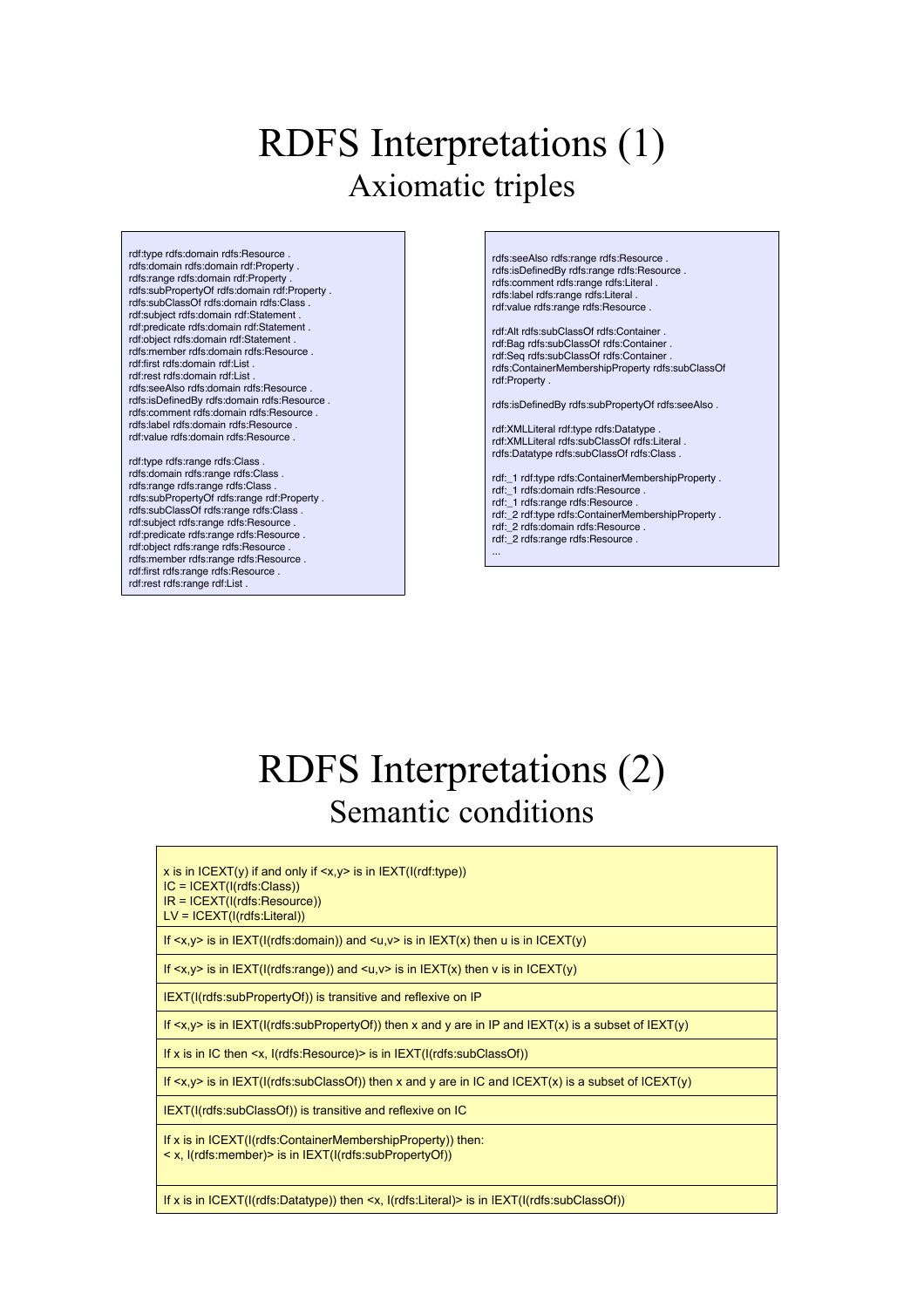### Datatype interpretations (1) Semantic conditions



### Datatype Interpretations (2) Normal Form & Typed Litterals (a)

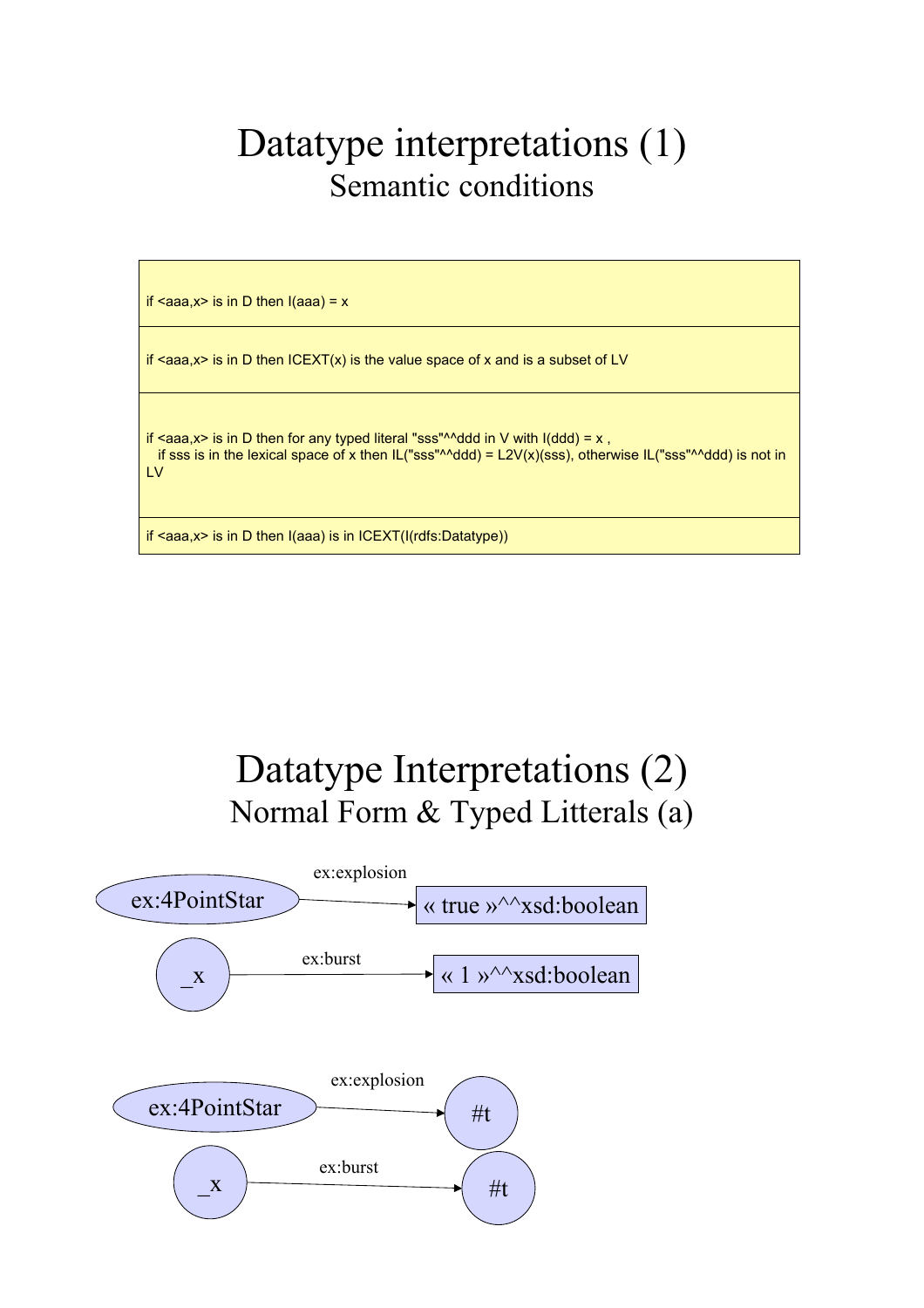

# Datatype interpretations (3) Graph matching is irrelevant!